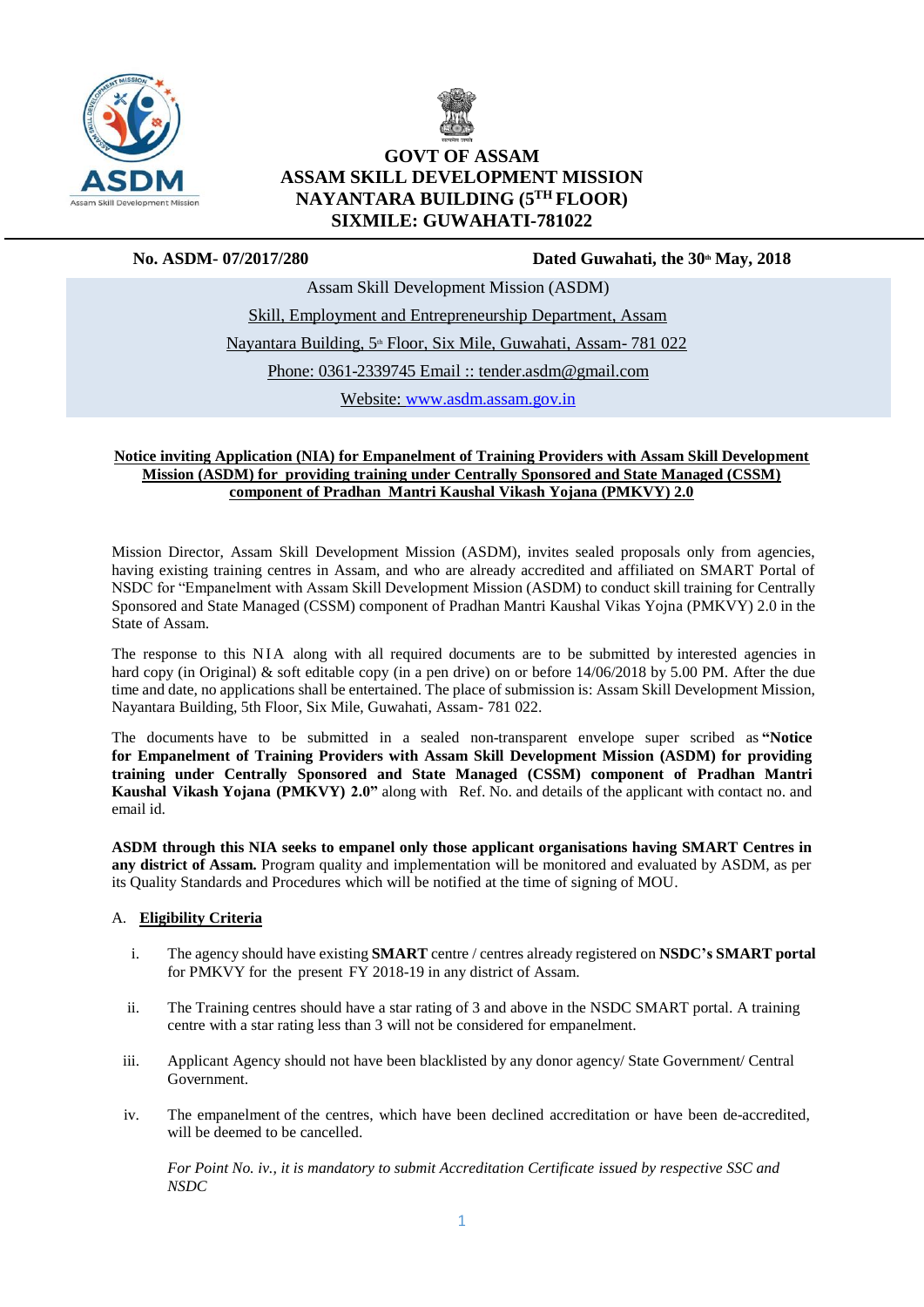## **B. Application Procedure:**

- 1. In response to this NIA, applicant organisations meeting above criteria can apply for empanelment in the prescribed format, with required documents. ASDM based on the requirements and available targets shall empanel such Agencies.
- 2. The applicant organisations need to fill up the following TECHs and submit on or before the last date of submission:-
	- > TECH 1 Cover Letter
	- $\triangleright$  TECH 2 Data Sheet of Organisation
	- TECH 3 List of Centres & Job roles registered, accredited and affiliated on SMART
	- > TECH 4 Self declaration for not being blacklisted
	- $\triangleright$  TECH 5 Self-Declaration
- 3. Last date for submission of documents for empanelment is  $14<sup>th</sup>$  June 2018, 5 PM.
- 4. The Applicant needs to mandatorily submit a Non Refundable Bid Processing Fee of INR 5,000/- in the form of a Demand Draft drawn in favour of "Assam Skill Development Mission" payable at Guwahati.

## **C. Process Flow:**

- 1. Agencies need to submit Only One response to NIA document in Hard Copy (in Original). Further, the Agency needs to submit Soft Copy of the response to NIA in editable format (Microsoft word) in a pen drive. The Response to NIA in Hard Copy as well as Soft Copy (in a per drive), along with Demand Draft for Bid Processing fee have to be submitted in a sealed non-transparent envelope super scribed as **"Notice for Empanelment of Training Providers with Assam Skill Development Mission (ASDM) for providing training under Centrally Sponsored and State Managed (CSSM) component of Pradhan Mantri Kaushal Vikash Yojana (PMKVY) 2.0"** along with Ref. No. and details of the applicant with contact no. and email id.
- 2. After submission of application, ASDM shall scrutinise the documents.
- 3. Agencies with proper documentation will be awarded target numbers for implementing the training.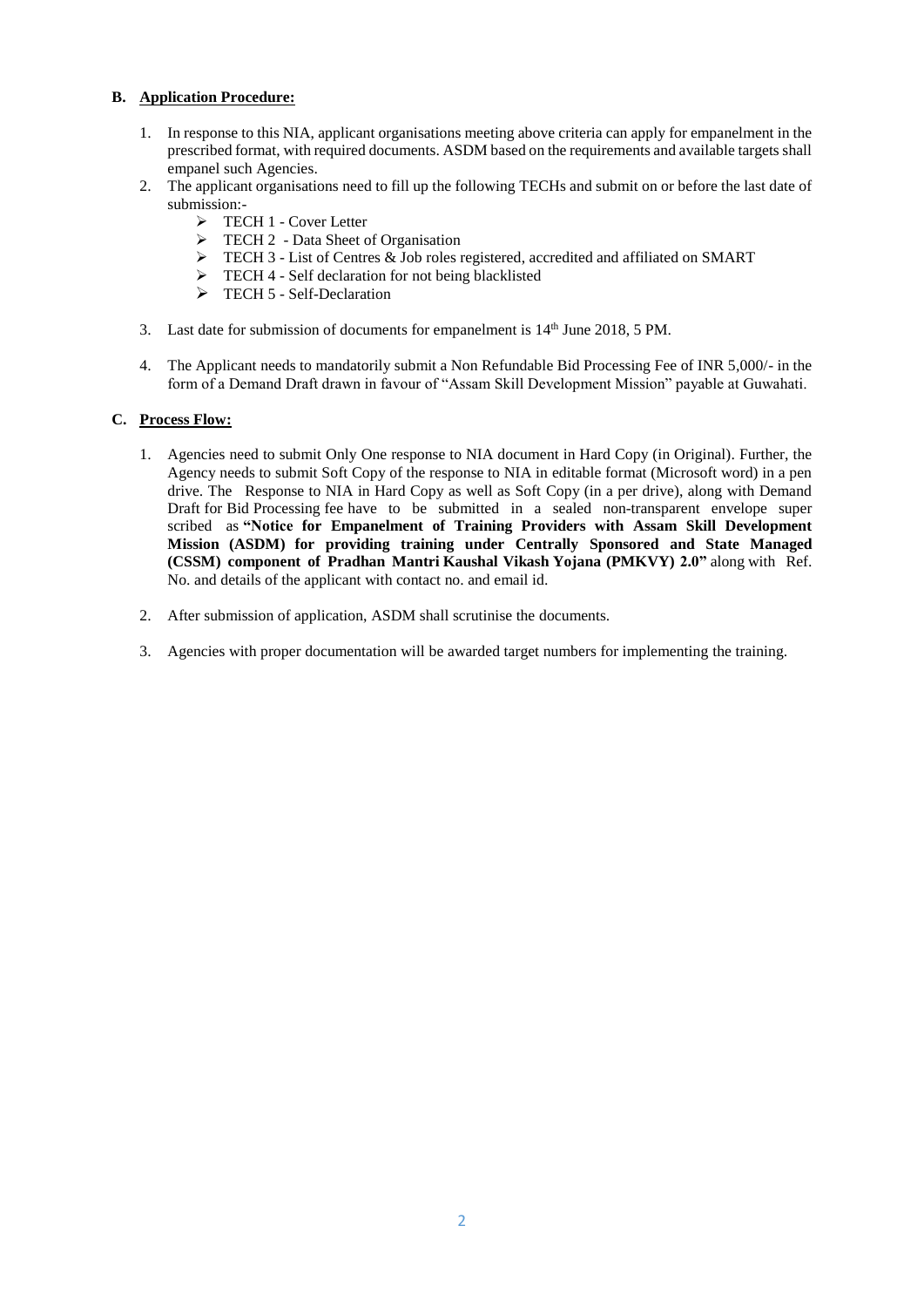### **TECH 1**

#### *(On letter head of the Applicant organisation signed by authorized representative)*

#### **Cover Letter**

To The Mission Director Assam Skill Development Mission Guwahati, Assam

#### **Sub: Empanelment of Training Providers with Assam Skill Development Mission (ASDM) for providing training under Centrally Sponsored and State Managed (CSSM) component of Pradhan Mantri Kaushal Vikash Yojana (PMKVY) 2.0**

Dear Sir,

We the undersigned request you to empanel us as Training Partner with Assam Skill Development Mission. We make the following declarations:

- 1. We have understood the requirements, terms and conditions of the Training Schemes of ASDM, and we accept the same. We also agree and undertake to abide by all these terms and conditions.
- 2. We have submitted application in the prescribed format. We agree to offer any further clarifications and explanations on the application submitted.
- 3. We understand that our proposal would be evaluated by ASDM, which may accept or reject our proposal or accept our proposal with modifications. We acknowledge the right of ASDM to reject our Proposal without assigning any reason or otherwise and hereby waive, to the fullest extent permitted by applicable law, our right to challenge the same on any account whatsoever.
- 4. The information submitted in our Proposal is complete, is strictly as per the requirements as stipulated in the notice inviting proposal, and is correct to the best of our knowledge and understanding.
- 5. We would be solely responsible for any errors/omissions/false information in our Proposal. We acknowledge that ASDM will be relying on the information provided in the Proposal and the documents accompanying such Proposal for empanelment of the applicant for the aforesaid programme, and we certify that all information provided in the application and the Formats attached herewith are true and correct; nothing has been omitted which renders such information misleading; and all documents accompanying such Proposal are true copies of their respective originals.
- 6. We agree that whenever required, we shall allow a physical inspection of our training facility by ASDM.
- 7. We shall commence training under the Scheme only in the event that targets are allotted to us by ASDM.
- 8. This Proposal is unconditional and we hereby undertake to abide by the terms and conditions of the Scheme/schemes or any further terms and conditions as may be imposed by ASDM.

Thanking you and ensuring best of the services.

Yours Sincerely,

Name: Designation: Complete Address: Seal and Stamp: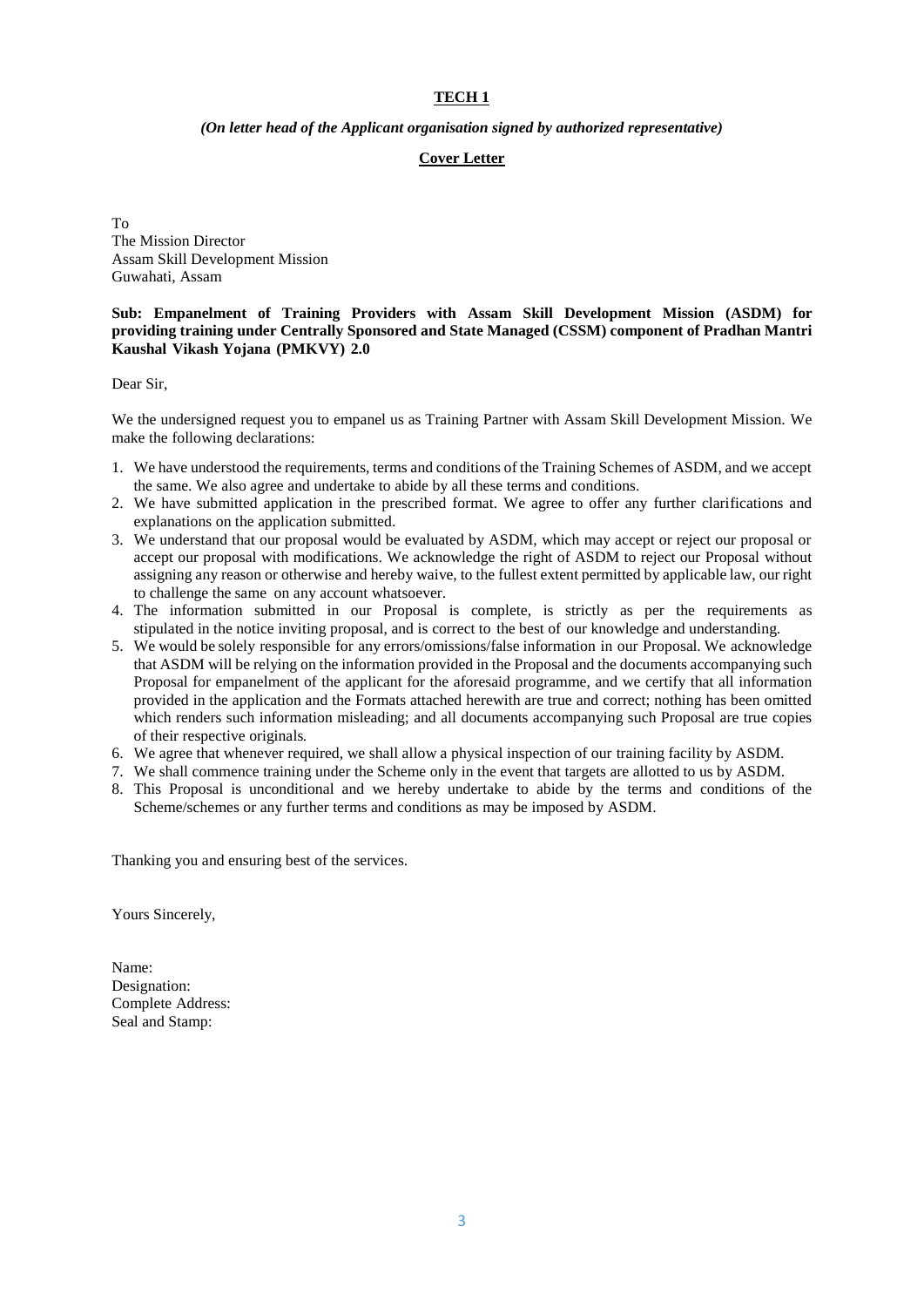# **TECH 2**

# **Data Sheet of the Organisation**

| Sl. No.        | <b>Description</b>                                                 | <b>Details</b> |              |
|----------------|--------------------------------------------------------------------|----------------|--------------|
| $\mathbf{1}$   | Name of Applicant Organisation                                     |                |              |
| $\overline{2}$ | Constitution of the Firm                                           |                |              |
|                | (Submit copy of Registration /<br>Incorporation)                   |                |              |
| 3              | <b>Registration Number</b>                                         |                |              |
| $\overline{4}$ | Date of Registration / Incorporation                               |                |              |
| 5              | Place of Registration / Incorporation                              |                |              |
| 6              | <b>PAN Card Number</b>                                             |                |              |
|                | (Submit copy of PAN Card of the<br><b>Applicant Organisation</b> ) |                |              |
| $\overline{7}$ | Name of Authorized Signatory<br>(enclose Power of Attorney)        |                |              |
| 8              | Designation of Authorized Signatory                                |                |              |
| 9              | <b>Contact Address and Number</b>                                  |                |              |
| 10             | Primary point of contact (if different                             | Name:          | Email:       |
|                | from Authorised Signatory)                                         |                | Contact No.: |
| 11             | Secondary Point of Contact:                                        | Name:          | Email:       |
|                |                                                                    |                | Contact No.: |

Name: Designation: Complete Address: Seal and Stamp: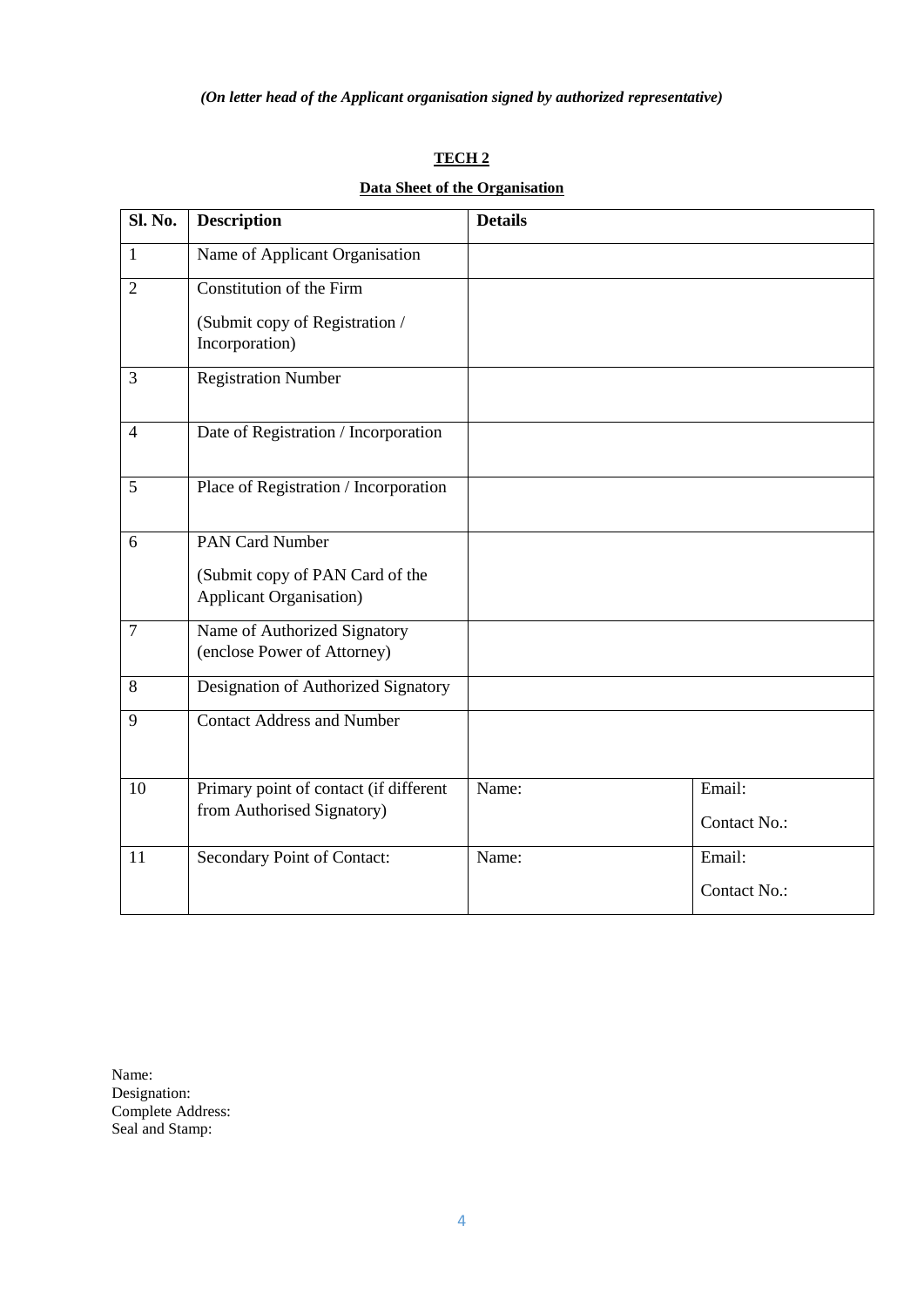## *(On letter head of the Applicant organisation signed by authorized representative)*

## **TECH 3**

## **List of Centres & Job roles registered, accredited and affiliated on SMART**

#### **TP ID:**

| $S$ No | Name of  | <b>Addres</b> | <b>District</b> | <b>TC ID</b> | Accreditation | <b>Star</b> | Job             | <b>Sector</b> | <b>Total</b> | <b>Target</b>     | <b>Target</b>     | Remaining      | No<br>of       | No of 1      | No of | Proposed    |
|--------|----------|---------------|-----------------|--------------|---------------|-------------|-----------------|---------------|--------------|-------------------|-------------------|----------------|----------------|--------------|-------|-------------|
|        | Training |               |                 |              | Rating        | Rating*     | $\text{Role}^*$ |               | Capacity     | approved          | approved          | Intake         | <b>ToT</b>     | <b>Class</b> | Lab   | Target      |
|        | Centre   |               |                 |              | Score         |             |                 |               | the<br>of    | under             | under             | capacity<br>as | certified      | room         | for   | for         |
|        |          |               |                 |              |               |             |                 |               | center       | <b>Centrally</b>  | <b>Centrally</b>  | per capacity   | <b>Trainer</b> | for          | Job   | <b>CSSM</b> |
|        |          |               |                 |              |               |             |                 |               | for<br>the   | <b>Sponsored</b>  | <b>Sponsored</b>  | of the center  | for Job        | Job          | Role  | under       |
|        |          |               |                 |              |               |             |                 |               | particular   | <b>Centrally</b>  | <b>Centrally</b>  | for the FY     | Role           | Role         |       | <b>ASDM</b> |
|        |          |               |                 |              |               |             |                 |               | Role<br>Job  | Managed           | <b>Managed</b>    | $2018 - 19**$  |                |              |       | for<br>the  |
|        |          |               |                 |              |               |             |                 |               | approved     | (CSCM)            | (CSCM)            |                |                |              |       | year        |
|        |          |               |                 |              |               |             |                 |               | under        | Component         | Component         |                |                |              |       | 2018-19     |
|        |          |               |                 |              |               |             |                 |               | <b>CAAF</b>  | <b>NSDC</b><br>by | <b>NSDC</b><br>by |                |                |              |       |             |
|        |          |               |                 |              |               |             |                 |               |              | for $2017-18$     | for 2018-19       |                |                |              |       |             |
|        |          |               |                 |              |               |             |                 |               |              |                   |                   |                |                |              |       |             |
|        |          |               |                 |              |               |             |                 |               |              |                   |                   |                |                |              |       |             |

*\*Provide relevant Screenshot of Application Dashboard and Approval / Dis approval status of Job Roles (Please see sample in the following page of this NIA)*

*\*\* In case Target approved under Centrally Sponsored Centrally Managed (CSCM) Component by NSDC for 2018-19 is greater than 0, mention available capacity*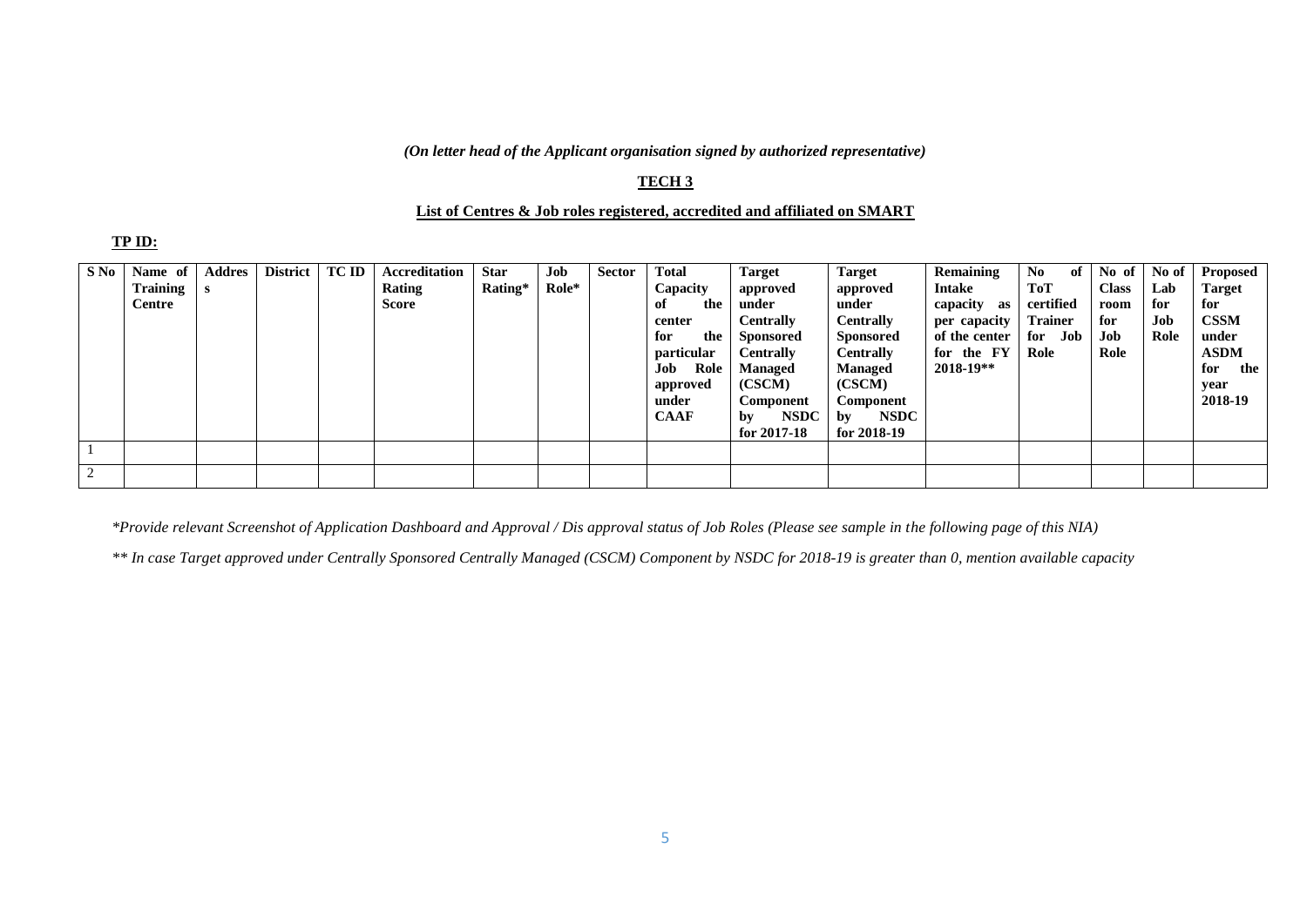# **Star Rating Screen Shot**

# **Sample Screen**

| Master $\sim$<br>Applicant/s Status -<br><b>Change Password</b><br><b>State TC CAAF Approval</b>                                                                                                                                                                                                               | Reports $\sim$<br>Logout                                                                                                                                                                                                                                                       |             |
|----------------------------------------------------------------------------------------------------------------------------------------------------------------------------------------------------------------------------------------------------------------------------------------------------------------|--------------------------------------------------------------------------------------------------------------------------------------------------------------------------------------------------------------------------------------------------------------------------------|-------------|
| <b>Application Dashboard</b>                                                                                                                                                                                                                                                                                   |                                                                                                                                                                                                                                                                                | <b>Back</b> |
| <b>Tentative Grade</b><br>*****                                                                                                                                                                                                                                                                                | <b>View Application</b><br><b>Download Application</b>                                                                                                                                                                                                                         |             |
| <b>Tentative Score</b><br>30<br><b>Current Application Status</b>                                                                                                                                                                                                                                              | <b>Payment Details Status</b><br><b>Job Role Wise Application Status</b>                                                                                                                                                                                                       |             |
| <b>TC REGISTERED.</b><br>Tentative Grade and Score have been allocated on the basis of information entered in the Centre Accreditation<br>Application Form(CAAF). Please note final Accreditation Grade and Score may get revised as a result of the<br>physical inspection conducted at your Training Centre. | <b>Download Assesment Report</b>                                                                                                                                                                                                                                               |             |
| <b>Application Stages</b>                                                                                                                                                                                                                                                                                      | <b>Message Center</b>                                                                                                                                                                                                                                                          |             |
| 1. Application No. Generated.<br>23-04-2018                                                                                                                                                                                                                                                                    | As on Date: 05, May 2018<br><b>SMART Application Alert</b>                                                                                                                                                                                                                     |             |
|                                                                                                                                                                                                                                                                                                                | <b>Dear Training Centre,</b><br>Your CAAF under Training Centre Id: TC041974 and Centre name: TOOL<br>ROOM & TRAINING CENTRE is accorded with 'Deemed Not Ready' status.<br>Please check your account on SMART and refer to the Desktop<br>Assessment Report for deficiencies. |             |

# **Accreditation & Affiliation**

# **Sample Screen**

| Master $\sim$ | Change Password State TC CAAF Approval Applicant/s Status ► Reports ► |  | Logout |
|---------------|-----------------------------------------------------------------------|--|--------|
|               |                                                                       |  |        |

| s   | <b>Skill Sector</b> | Job Role | <b>Accreditation</b> | Accreditation                            | <b>Accreditation</b>           | <b>Accreditation</b> | <b>Download</b>                            | (Affiliation_Fee_Rs. | <b>Affiliation</b> |
|-----|---------------------|----------|----------------------|------------------------------------------|--------------------------------|----------------------|--------------------------------------------|----------------------|--------------------|
| No. |                     |          | <b>Status by DA</b>  | <b>Status by</b><br>Inspection<br>Agency | <b>Status by</b><br><b>SSC</b> | <b>Status by AC</b>  | <b>Accreditation</b><br><b>Certificate</b> | 6000/Job Role)       | <b>Status</b>      |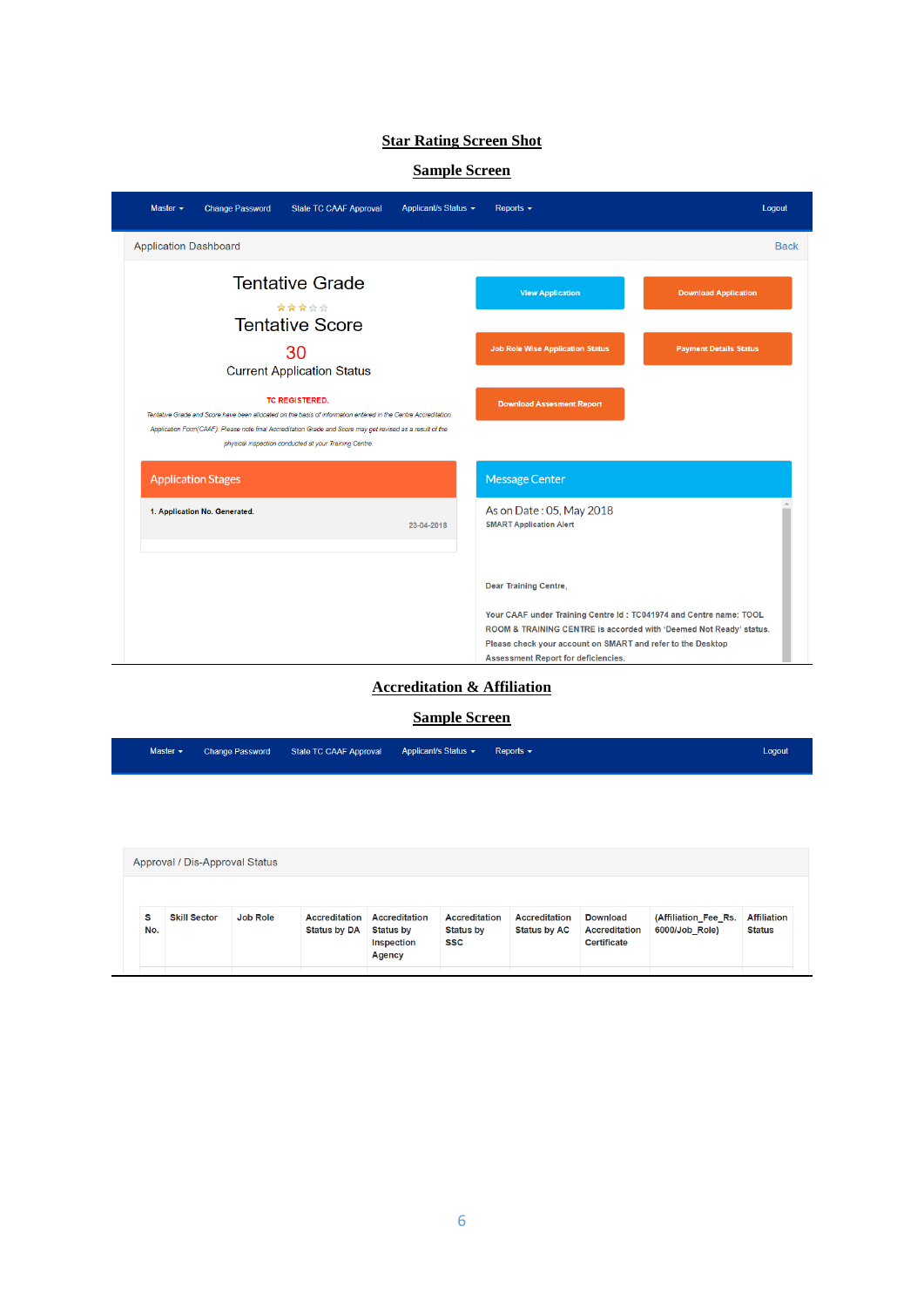## **TECH 4**

### **Self-declaration for not being blacklisted**

## *An affidavit on a non-judicial stamp paper of INR 100/- signed by Authorized Signatory*

I, ……………………………………………………(name of Authorised Signatory) of …………………………………….*(Name of the Organisation)*, do hereby declare to the best of my knowledge and information available with us as on date of submission of response to the NIA, that we have not come across any written directive by any government/government agency /Donor or funding agency in India, blacklisting …………………………………….*(Name of the Organisation)* against providing such services as mentioned in the NIA.

Name of the Signatory: Designation: Organisation: Email: Phone Number: